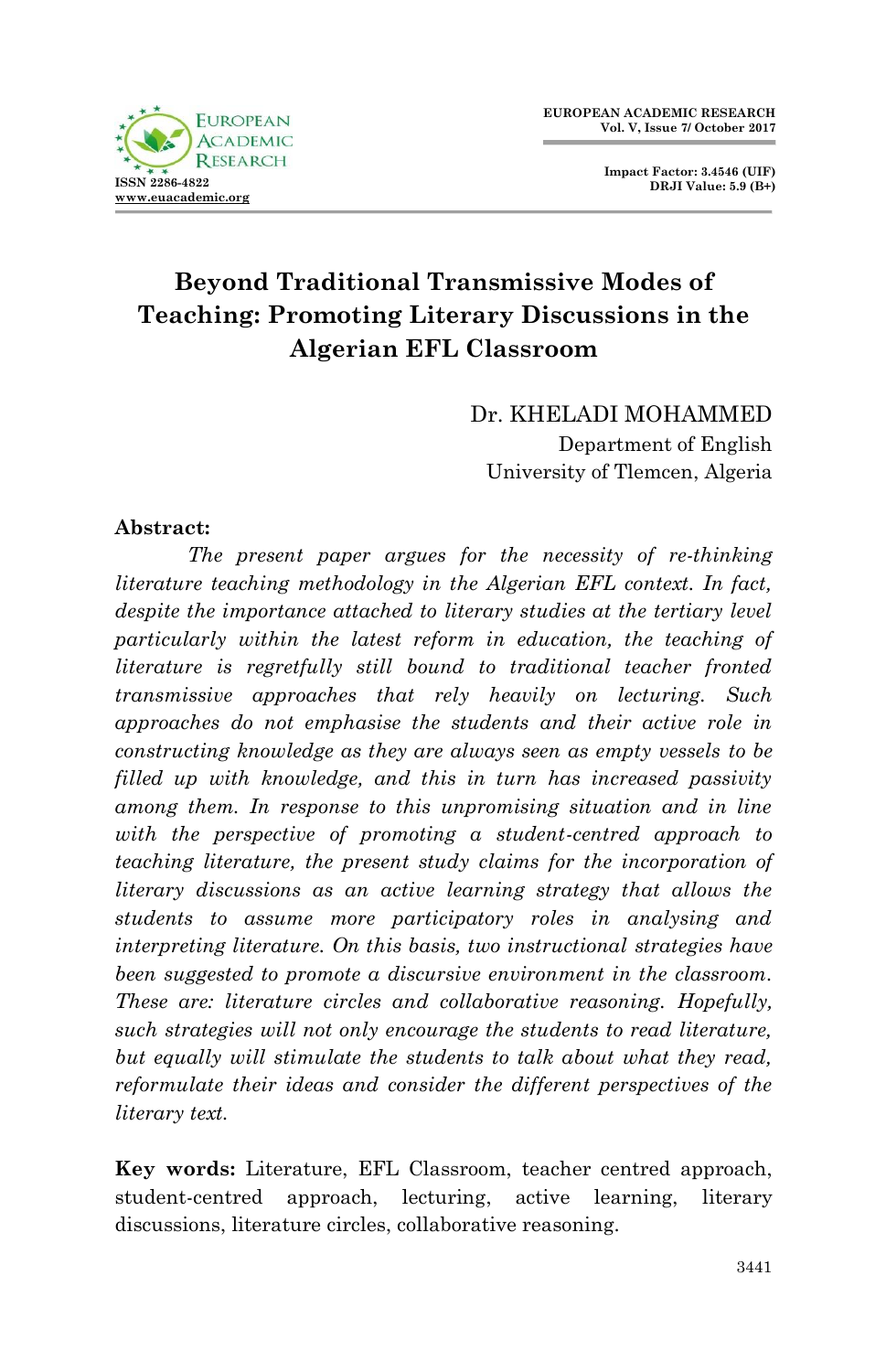## **INTRODUCTION**

It is of no avail to dispute the fact literature has gained significant place in the field of language pedagogy since the 1980s.Indeed many educationalists and researchers such as (Brumfit and Carter 1986, Carter and Long 1991, Lazar1993) have acknowledged the outstanding role of literature as a source for linguistic development and cultural enrichment. However, the successful implementation of literature in the language classroom has always been a matter of skilled teaching that calls for the implementation of adequate methodologies that involve the students as active participants in making meaning rather than receiving ready made literary interpretations often supplied by teachers. The teaching of literature in the Algerian context has for long been deeply interwoven with a traditional teacher fronted approach despite the noticeable revival of literary studies within the latest reform in education. The process of teaching literature, as it will be evidenced within the present study, is still shaped by extended teacher-led presentations and lectures preparing the students for exams only. As such, this practice tends to neglect active learning strategies, not least literary discussions despite their boundless benefit in promoting self directed learning and enhancing the students' critical thinking and communicative skills.

## **THE RATIONALE FOR TEACHING LITERATURE IN AN EFL CONTEXT**

Many reasons can be advanced in supporting the integration of literature in the EFL classroom:

 **Language wise,** the literary text is genuine and authentic and as such it provides meaningful and memorable contexts for language learning. Literature according to Parkinson and Thomas (2004) is a sample of excellent writing that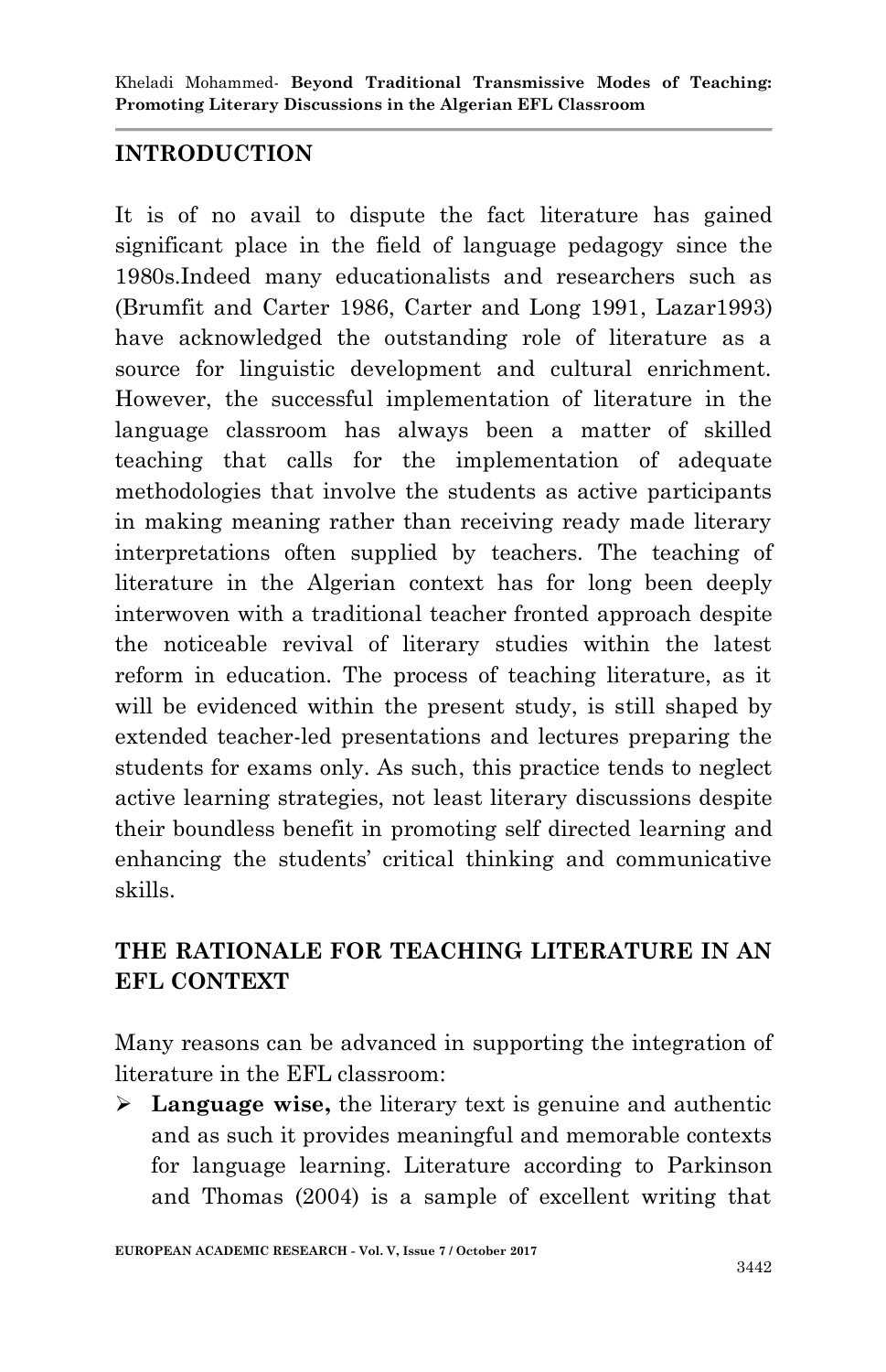exposes the reader to various language forms and styles. Literature also helps advance all language skills because it envelops the richest variations of language. Collie and Slater(2000) provide an adequate summary of the importance of literature in language learning. They accordingly write that

> Literature provides a rich context in which individual lexical or syntactical items are made more memorable. Reading a substantial and contextualized body of text, students gain familiarity with many features of the written language … The extensive reading required in tackling a novel or long play develops the students' ability to make inferences from linguistic clues, and to deduce meaning from context.(p.7)

 **Culturally,** the literary text is one of the most efficient materials to get insights into the target culture. Its authenticity allows and facilitates depicting the various cultural norms and mores of the target community. Supporting the significant role of literature in introducing the target culture to the foreign language learner, Kramsch (1993) accordingly argues that literature and culture are intertwined. She therefore considers literature as an efficient vehicle through which

> "students are given access to a world of attitudes and values, collective imaginings and historical frames of reference that constitute the memory of a people or a speech community." (p.175).

Kramsch's view on the significance of literature in learning about the target culture is very similar to that of McKay (1986) who argues that despite the fact that literature is all too often conceived as imagination, it has much to do in enhancing the understanding of the foreign culture .This in turn will help the reader to overcome cultural differences to ultimately develop a sense of tolerance and understanding towards otherness.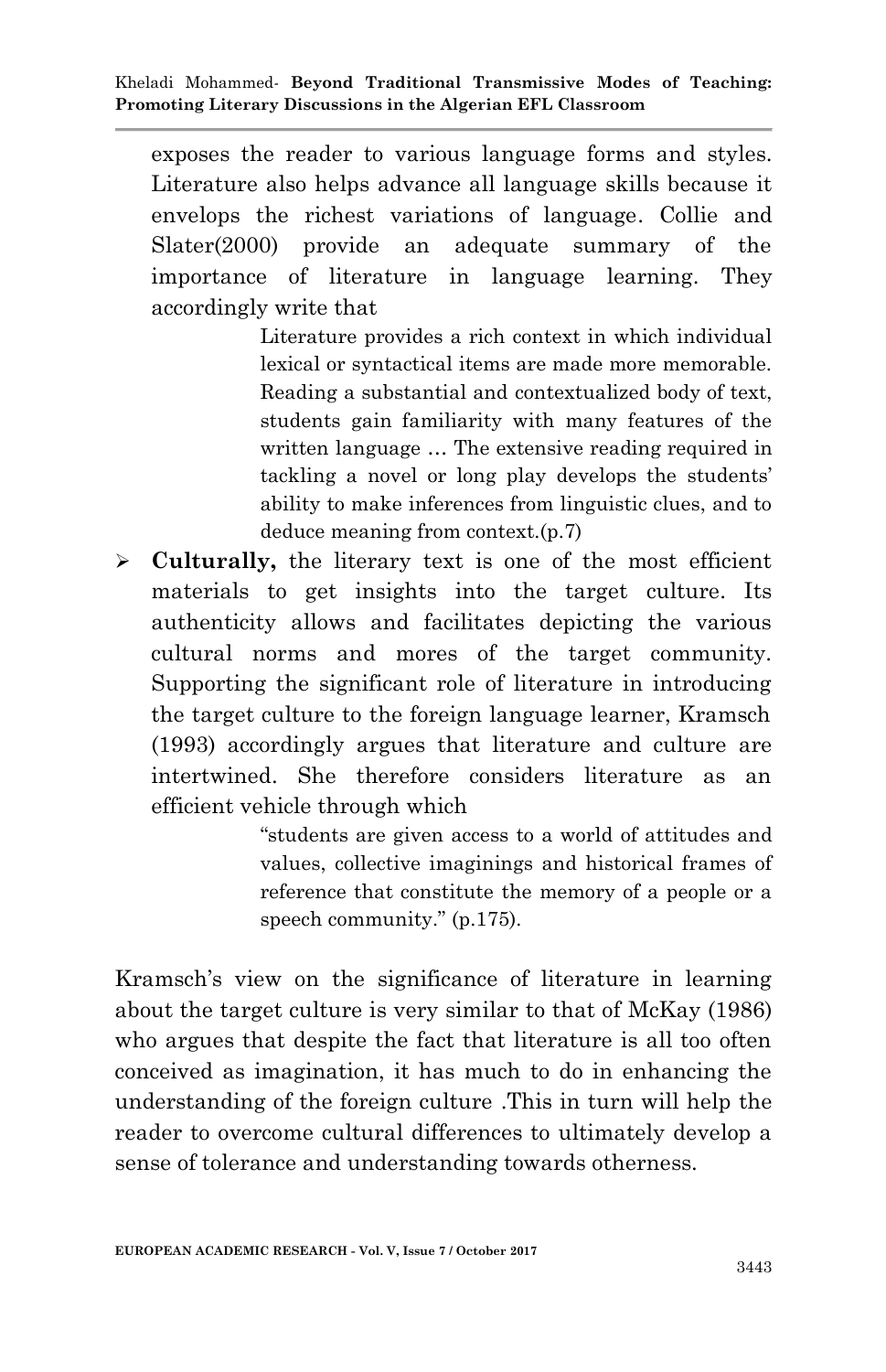**Motivationally**, the value of literature in increasing the students" motivation lies in its power to generate personal involvement in them. Personal involvement or else empathy refers to the reader"s close relationship with the author, the characters and the story line. Thanks to its artistic delight, the literary text spurs the interests of the reader; it evokes feelings and emotions and liberates his/her imagination (Elliot, 1990). It is in this sense that the reader is encouraged to follow the story line from beginning to end. A novel or a short story according to Lazar(1993) may be particularly gripping in that it involves the students in the suspense of unravelling the plot.

### **MODELS OF USING LITERATURE**

The literature on the recognized approaches in using literature in the EFL classroom shows that these approaches have marked the shift from the exclusive focus on the teaching of literature for its own sake to exploiting it as a pedagogic source for language teaching.A myriad of approaches have been suggested for implementing literature in the EFL classroom. Lazar (1993) suggests the following models:

### **Literature as Content**

Lazar (1993) asserts that this model is the most traditional approach to teaching literature. She also opines that it is the most popular approach at the tertiary education wherein the students are supposed to have developed sufficient language abilities to handle literature as content with its philosophical and moral dimensions.This model lays emphasis on surveying the different literary movements with a particular focus on the social, political, and historical backgrounds of the literary texts.The literary text within this model is viewed as a product and used as a means to attain knowledge about the target culture. The students are also presented with the different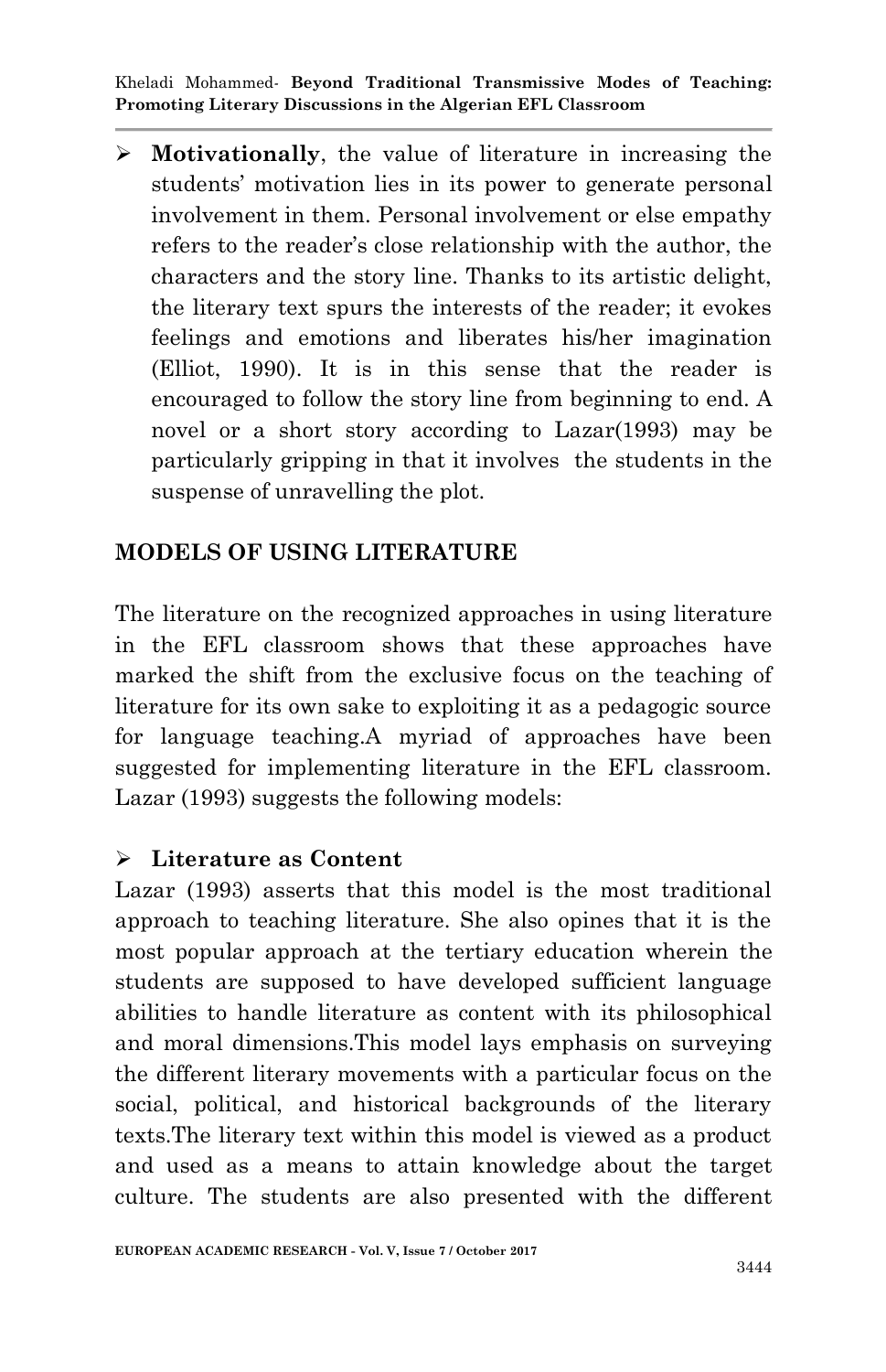kinds of criticism relating to the text to achieve a fuller understanding of its multiple perspectives. However, this model tends to be more teacher-centered in the sense that the teacher provides the students by means of lecturing all what seems relevant to the study of the text such as biographical information about authors, historical and social settings..etc. Text selection within this model is also bound to the relevance of the text to the literary tradition in focus and it is always directed to canonical texts.

### **The Language Based Model**

The focus of this model is the language of the literary text. According to Lazar (1993) the language based model is useful in the process of integrating language and literature particularly in an EFL context. The study of the literary text is directed towards exposing the students to the various linguistic patterns : literal and fugurative.The literary text can also be exploited in designing vocabulary and even grammatical activities. This way, the students will be granted the opportunity to advance their language skills. This model also makes frequent use of the stylistic analysis of the literary text that helps students in meaning construction, and therefore, becoming competent readers who are able to defend their literary interpretation by referring to the stylistic features of the text.

## **The Personal Enrichment Model**

The premise of this model is encouraging students to draw on their own experiences, feelings and emotions in reading literary texts. Compared with the above mentioned models, this model tends to be more student-centred in the sense that it maximises the students" personal engagement and pleasure in reading literature (Lazar,1993).This active engagement with the text will ,in turn, result in a memorable literary experience. The students within this model are expected to come up with their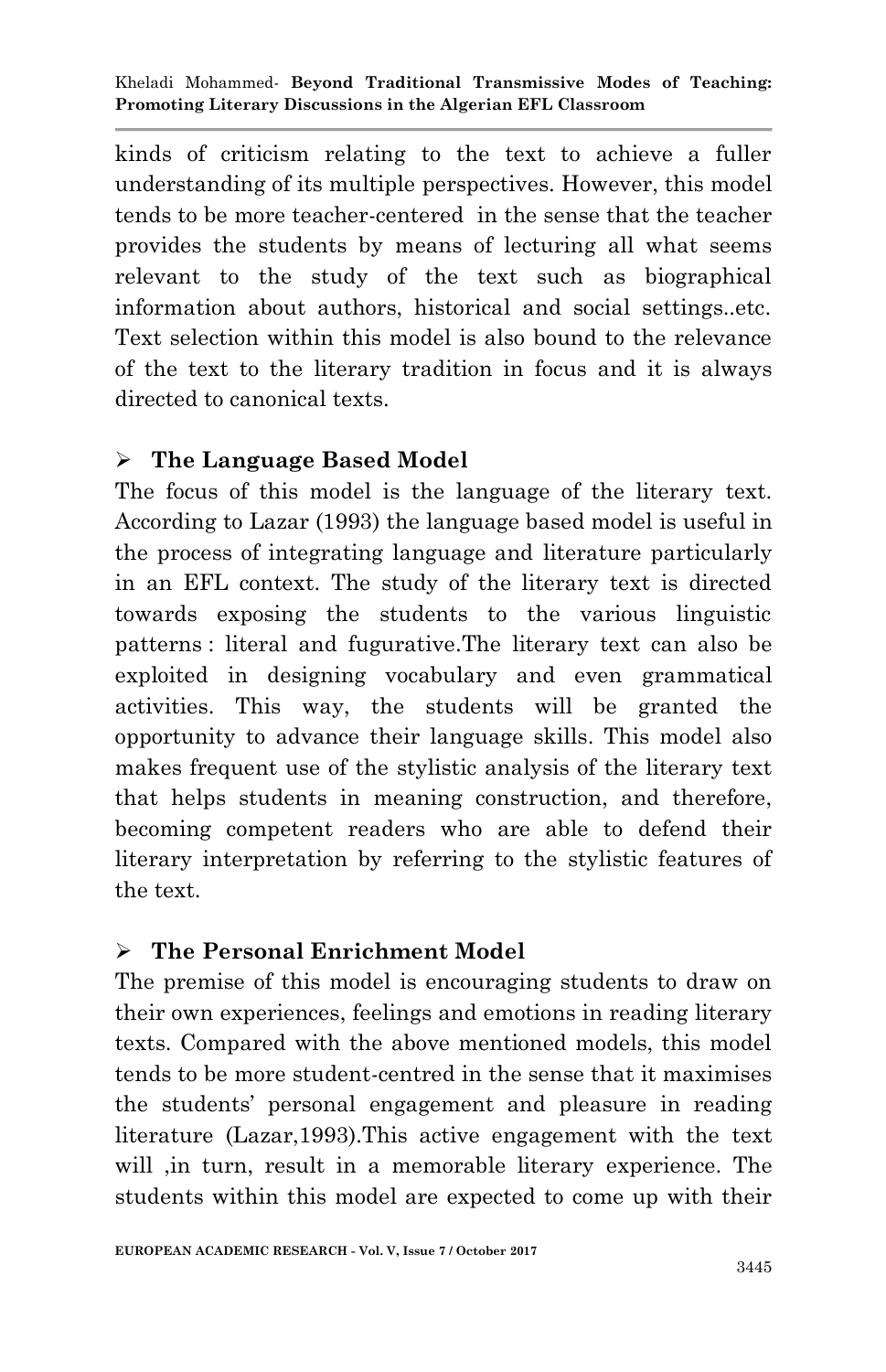own interpretations of texts instead of relying on those provided by the teacher or critics. Yet, to achieve such an active engagement with the text, the teacher is required to handle text selection with care, not only in terms of linguistic accessibility but also in terms of opting for interesting themes.

## **THEORIES OF TEACHING LITERATURE**

Showalter (2003) argues that one of the most sensitive issues in teaching literature is the pedagogical practice that the teacher is to adopt to achieve the objectives of the course. In this context, she suggests three theories of teaching literature: subject centred theory, teacher centred theory and studentcentred theory.

## **Subject –centred Theory**

This theory is in essence a transmissive model of learning within which the teacher becomes a depositor of knowledge to the students. It is a traditional 'transmit and receive' model of education within which the teacher, as an expert, is the depositor of knowledge to the fresh-faced students whose job is reduced to copy down factual information for an exerciseoriented assessment. The crux of this theory is what to be taught. Hence, it is crucial for teachers who choose to adopt this method to demonstrate the mastery of the subtleties of the content of the course. Teacher"s knowledge in the field is the hall mark of this theory. The major focus is coverage, not the acquisition of skills that the students are supposed to aquire.

### **Teacher-Centered Theory**

This theory considers teaching as a matter of performance. It fundamentally focuses on the teacher and what s/he is required to do in order to facilitate the learning process. Performance, therefore, is the crux of this theory since it outlooks the intellectual abilities of the teacher. Being the centre of this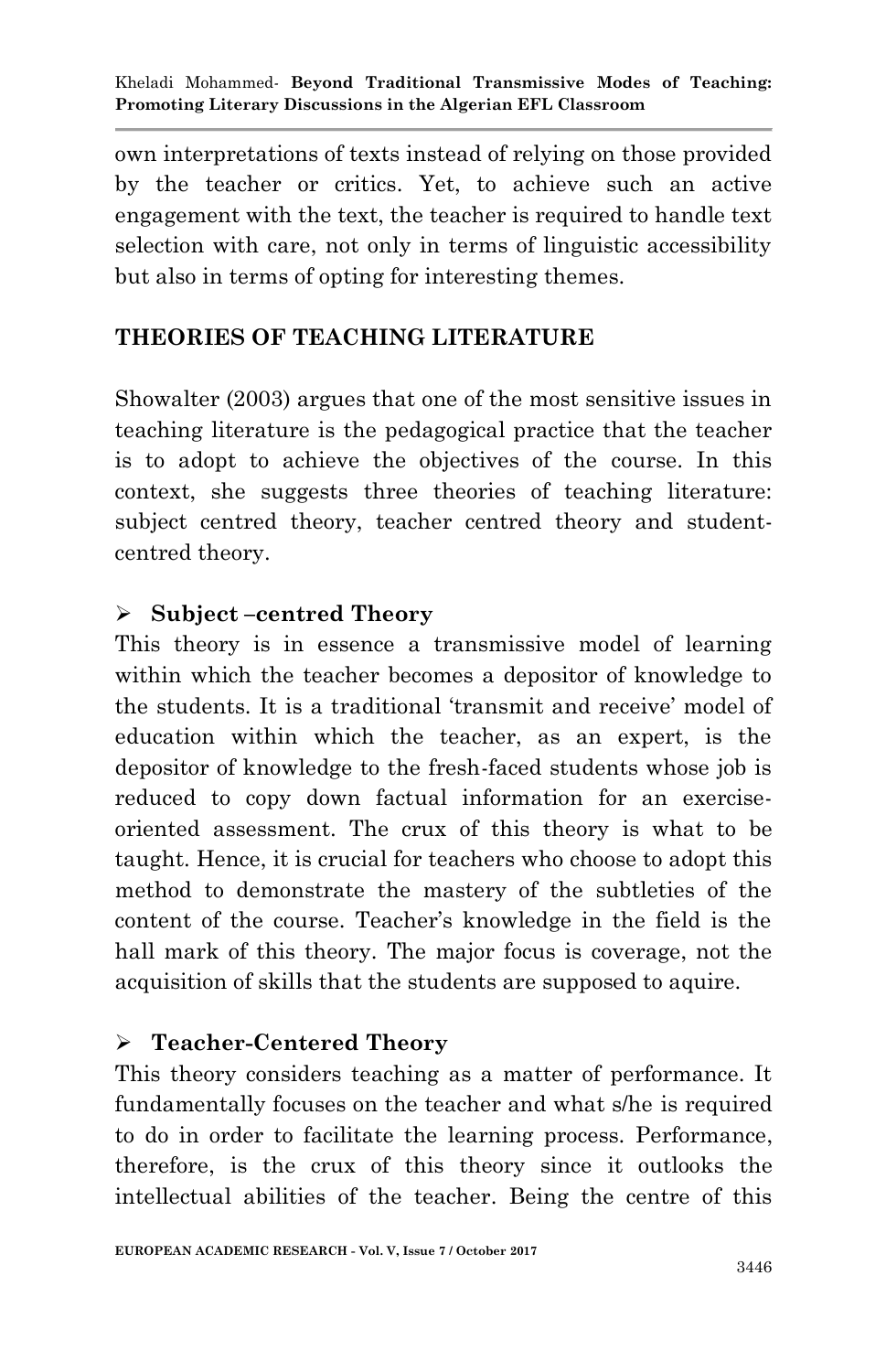teaching philosophy, the teacher is required to demonstrate outstanding abilities in terms of acting and speaking in addition to other related intellectual skills. However, the potential danger of applying this teaching theory is that emphasis will be on the performance of the teacher in the classroom, not on what the students are supposed to do to better their learning. This in turn will result into the teacher's monopolization of the course.

### **Student-Centered Theory**

Student-centered theory or active learning as being referred to by Showalter (2003) reflects the new orientation of modern education that tends to be more student-centred. In literature teaching this theory lays heavy emphasis on the student, not on the teacher. It stresses the process of learning for sake of maximizing active learning. As a pedagogical practice, active literature instruction is not simply reduced to providing the students with biographical accounts, dictating to them synopses of literary works or modeling a prototype literary analysis that students are to follow .Student centred theory rather requires the teacher to come down from the pedestal to help the students to acquire problem solving skills to confront the text directly within a collaborative and discursive environment. (Miller, 1999)

### **Discussion Method Vs Lecture Method**

Classroom discussions can be easily be incorporated into courses because students are familiar with, and therefore, are likely to feel comfortable when engaged in. This interactive strategy basically involves the verbal exchange of ideas, opinions and views. The role of the teacher is to raise a topic or an issue with the intention to spur students' interest and increase their involvement. Discussions, unlike conversations, at their fullest sense, are not simply bull sessions (Hobbs, 1970); they are rather structured with well-defined objectives.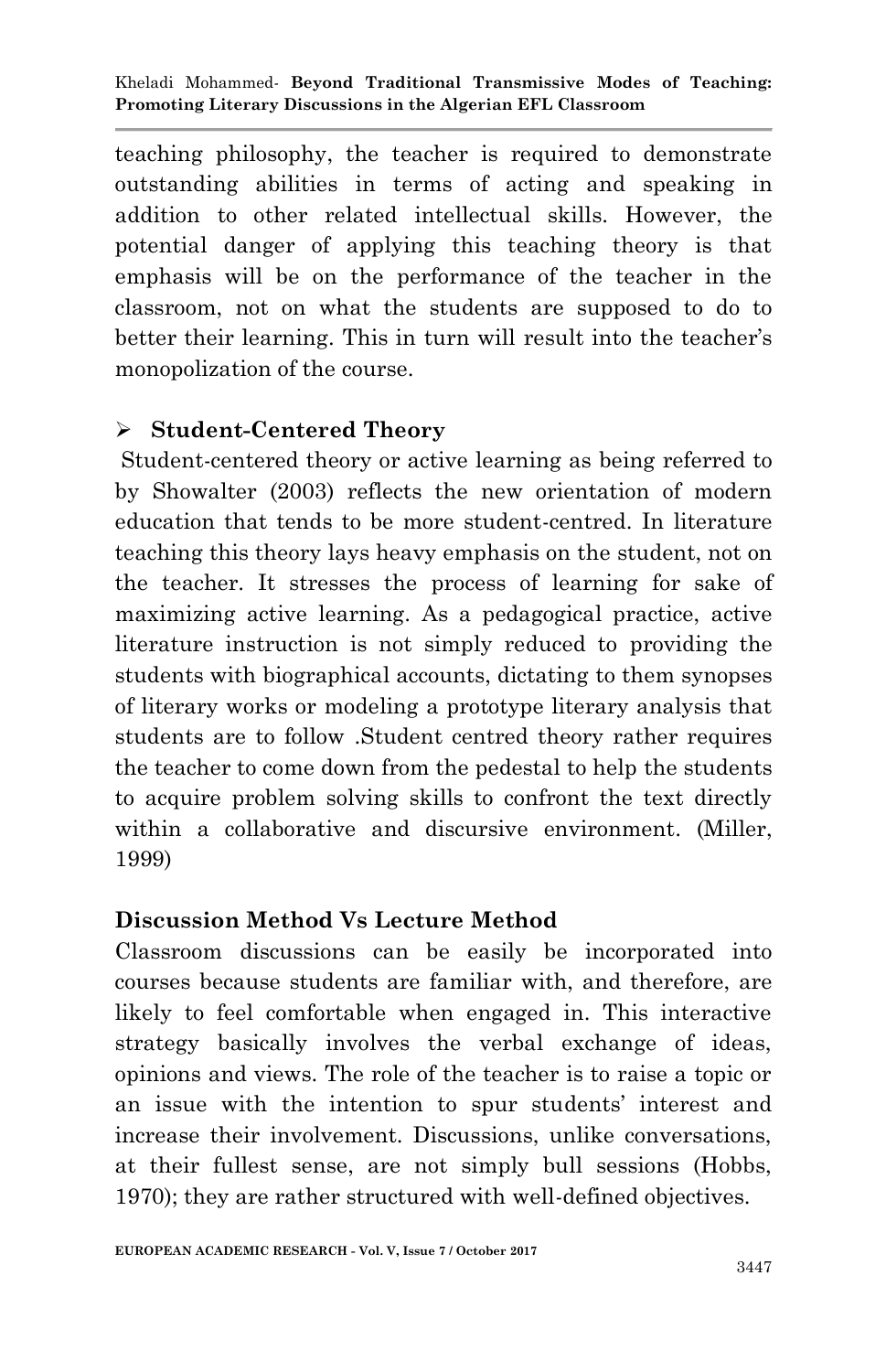According to Harris (1997) passivity among students has become an undeniable truth in many higher education settings worldwide .He attributes this unhappy situation to many reasons among which the transmissive lecture-based courses which, according to him, do not match what would be desirable in terms of students" engagement and motivation. This implies that in a traditional unilateral teaching context, the students are rarely involved in an environment that would trigger creative thinking and active engagement. This is, however, not to claim that lectures are entirely useless and therefore to be abandoned, because as it is pointed out by Bonwell (1999)

> The lecture is a time-honored teaching strategy that, at its best, allows enthusiastic instructors to communicate the intrinsic interest of subject matter and to synthesize information that students cannot receive elsewhere.(p542)

Yet, unlike formal lecturing, within a discursive classroom environment, the students are likely to acquire better thinking skills and clearer understanding of the course content. This is more likely to positively affect their attitudes towards the subject being learned. Through discussions, the students are required to define, explain apply and sometimes change their own ideas. This active process helps the students to develop new concepts and shape new learning experiences as they will be responsible for their own learning. In a sense, the "responsible" student is literally *"able to respond" by speech, writing, and action to his educational experience. Lectures limit this "responsibility"; discussion allows and encourages it." (Hobbs, 1970:249)*

According to Adelabu and Matthias (2013) the discussion method is very appropriate to involve the students in polemical topics in English language and literature studies in the sense that discussions usually help remove the monotony and boredom in the classroom and encourage students to critically think about the issues being discussed. What is more,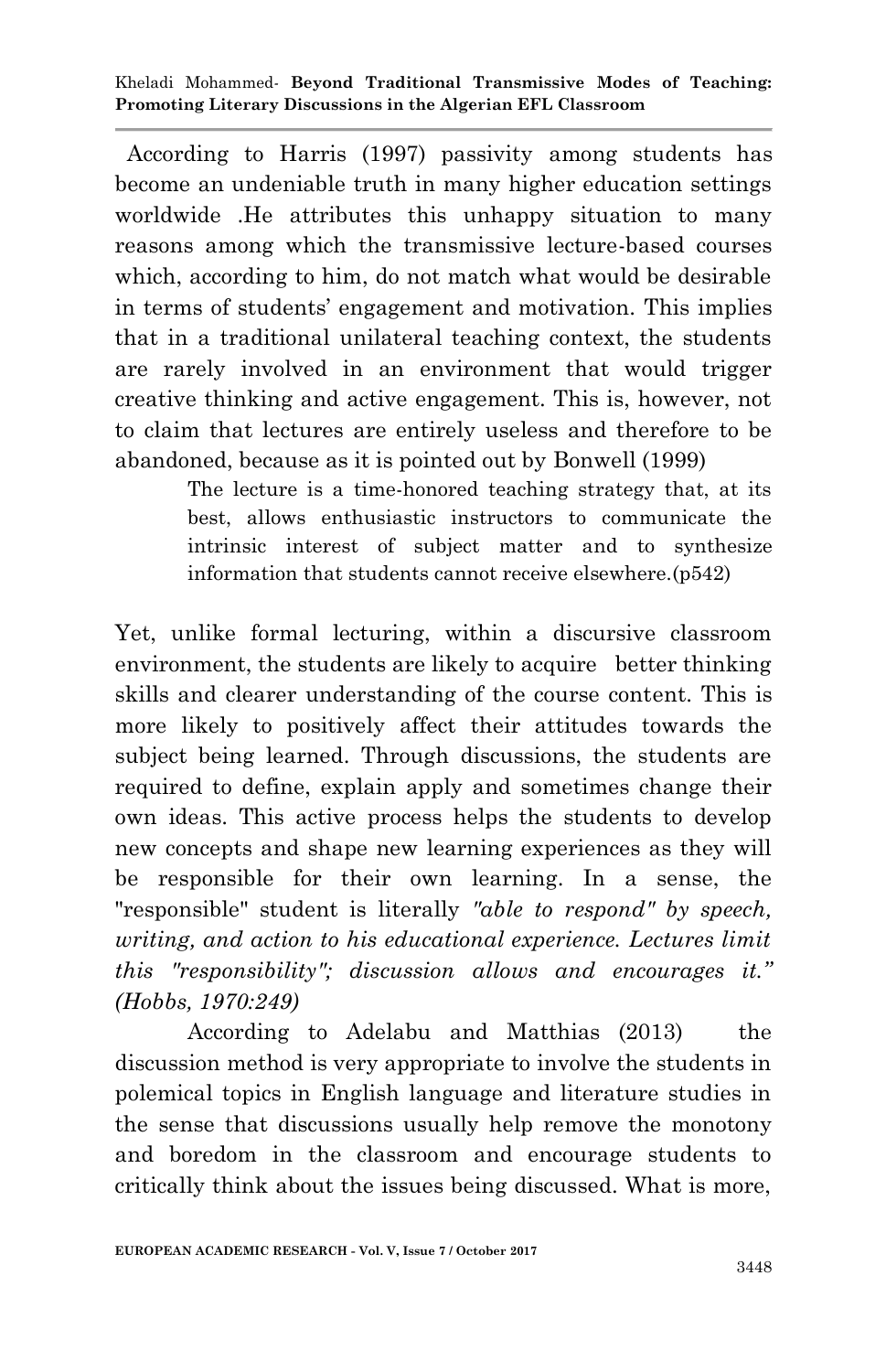discussion is an efficient tool to enhance the students' oral communicative skills.Naturally, during discussions the students are likely to give, receive and respond to information, and this is in fact a core component of an active learning environment (McKeachie & Svinicki 2006).

## **The Significance of Literary Discussion in an EFL Context**

One of the most effective ways to promote the students' literary development is the incorporation of student-centered literature discussions. This is the idea of Showalter (2003) who argues that an effective literature teaching entails taking the literary text as a focus for discussion and analysis.

Literary discussions, according to Moss (2002), facilitate and reinforce intellectual inquiry that places the student in a better position to deeply explore human values, behaviours and interactions, and thus, developing an in-depth understanding of literature and human life at large. On their side,Gallavan and Kottler (2002) opine that with students-centred responses, the teacher can engage them in meaningful discussions that improve their comprehension and achievement.

Discussion also promotes the students' reasoning faculties and their communicative skills. Besides, it enhances collaborative thinking to attain a multiplicity of opinions, judgments and perspectives in the classroom. According to Alexander (2008) adapting a dialogic instruction stimulates and extends the students" thinking skills and advances their learning and understanding. He also argues that discussion is conducive to collaborative meaning construction as it encourages social interaction. Cazden (1988) also thinks that literary discussions with peers and teachers provide more opportunities for the students to explore meaning in a deeper sense, and therefore, creating new possibilities for multiple and genuine interpretations of the text.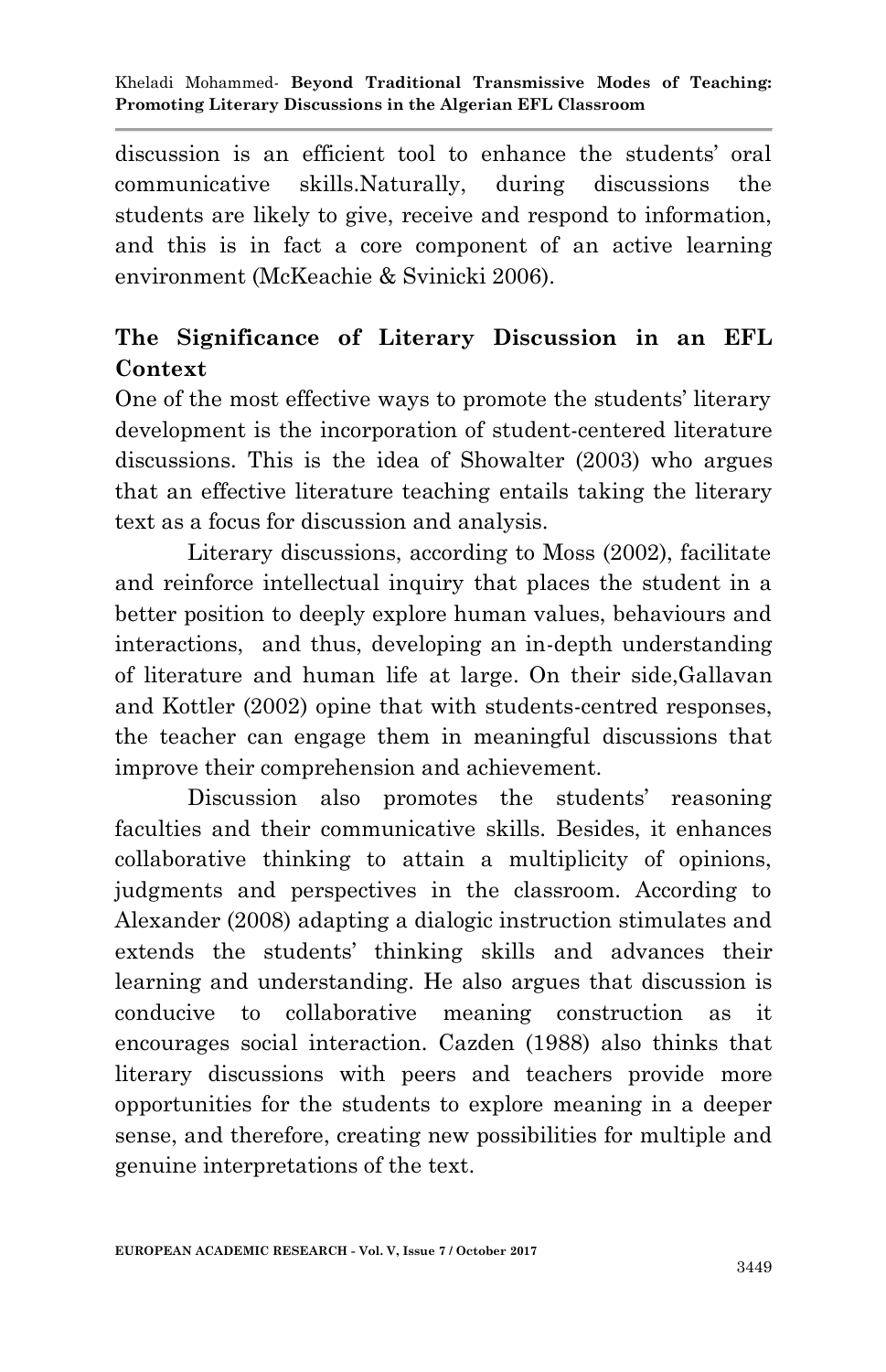From the psychological standpoint, student -centred discussions are likely to create and sustain a supportive learning environment .In line with this idea, Leal (1993) posits that *"when students realize that there is no pressure to construct a final correct form and no demand or expectation that they give "the right answer" the overall outcome of a peer discussion often includes many new insights."* (p117)

### **The Role of the Reader Response**

In praising and supporting the use of literature discussions in the classroom, researchers such as Langer (1995) and Daniels (2002), to name but a few, tend to acknowledge the role of the reader in building meaning, and this goes in conformity with the principles of the reader response approach to reading advocated by Rosenblatt (1978).The latter broke the path towards transactional models of reading literature. She considers the reading process as a "transaction", not only an "interaction" between the reader and the text. In fact, transactional models of reading stress the importance of the participating reader in constructing meaning. They shift the exclusive focus on the text, without neglecting its significance of course, to an emphasis on the reader.

The text according to Rosenblatt (1995) cannot exist alone, nor does it constitute meaning or evoke feelings without a reader. Hence, reading is an interconnectedness between the reader and the text in the process of constructing meaning. The transaction existing between the reader and the text is fundamental in the sense that it makes reading a dynamic process; a process within which the reader affects the text and is affected by it too. Likewise, Iser (1980) argues that reading is a dynamic process within which the reader plays an active role in creating meaning while interacting with the text. He also thinks that the possible gaps in a text constitute an impetus for communication in reading because they potentially provide illuminating moments for the reader. Rosenblatt (1995) thinks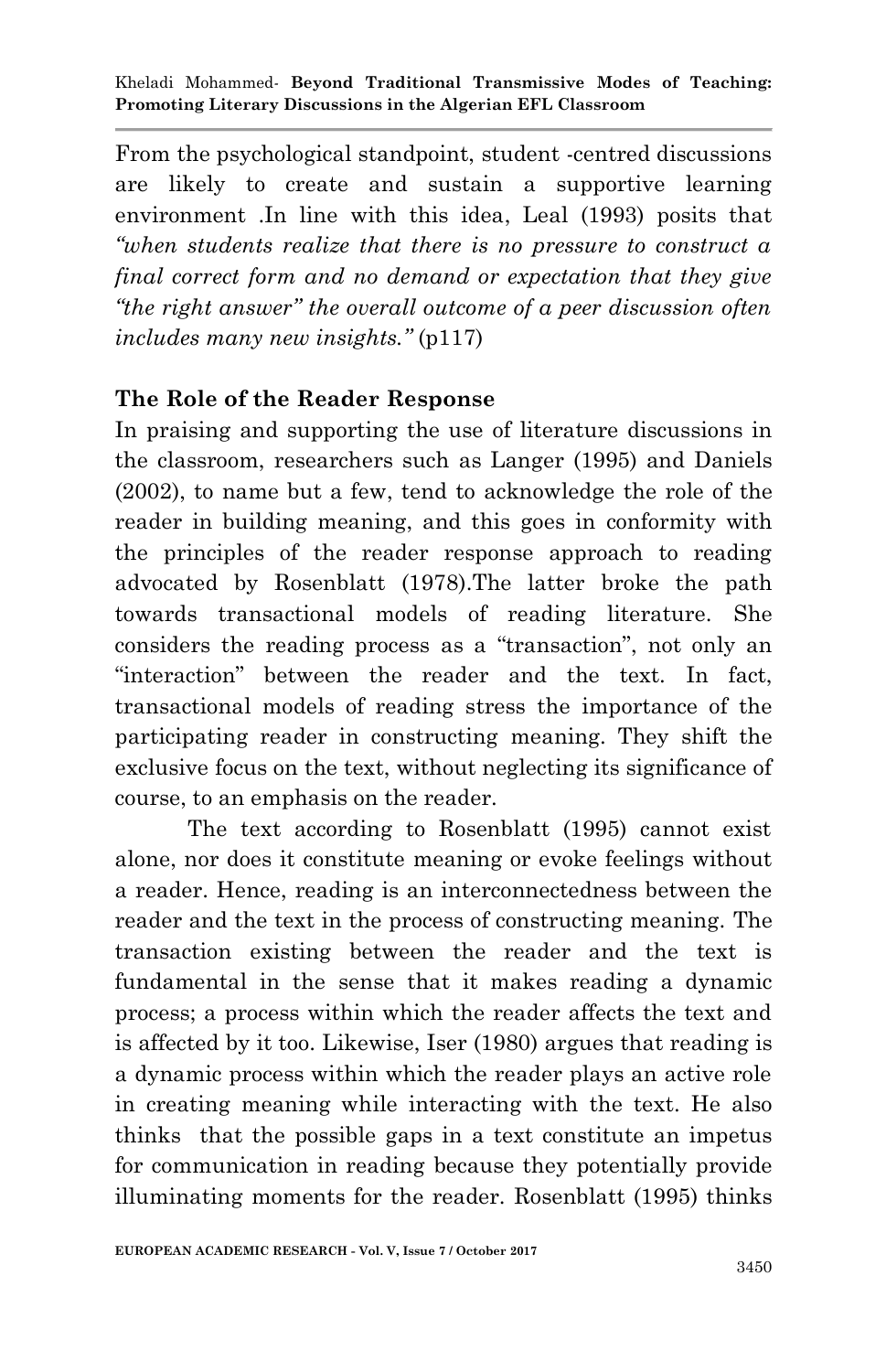that during the transaction with the text, the reader will select possible meanings depending on his/her own experiences, past and present preoccupations, physical and emotional state. And because every single reader would bring his own experiences and characteristics to the text, meaning differs among different readers; it is not unique or duplicated. This would also signify that the reader can mold new experiences from the text. The same reader reading the same text on different occasions is likely to come up with different meanings depending on the variables that might come into play. In brief, reading literature within the reader response approach is not generic where only one interpretation is correct. This would lead us to raise what Rosenblatt referred to as "efferent" and "aesthetic" stance to reading.The aesthetic stance acknowledges the validity of the emotions and the judgments brought by the reader to the text. However, the efferent stance urges the reader to search immediately for the message of the text. Adapting only an efferent stance to reading is nothing but an overt statement that there is one correct interpretation of the text, and hence, neglecting the affective side of the reader.

### **English Literature Teaching In Algeria: State of the Art**

Literature has for long been part of the English language education at the tertiary level in Algeria in the form of the study of some canonical texts from British and American literature and at times even from African literature. The literature syllabi theoretically at least aim at introducing the students to the different literary genres and movements. Yet, the very striking phenomenon is that within such literary surveys, teachers recourse to teaching excerpts only. Hence, very few literary works are read and studied as a full entity. This in turn has impeded the students to attain literary appreciation in its fullest sense. Teachers on the other hand often put the blame on the students for their reluctance to nudge themselves into extensive reading outside the classroom.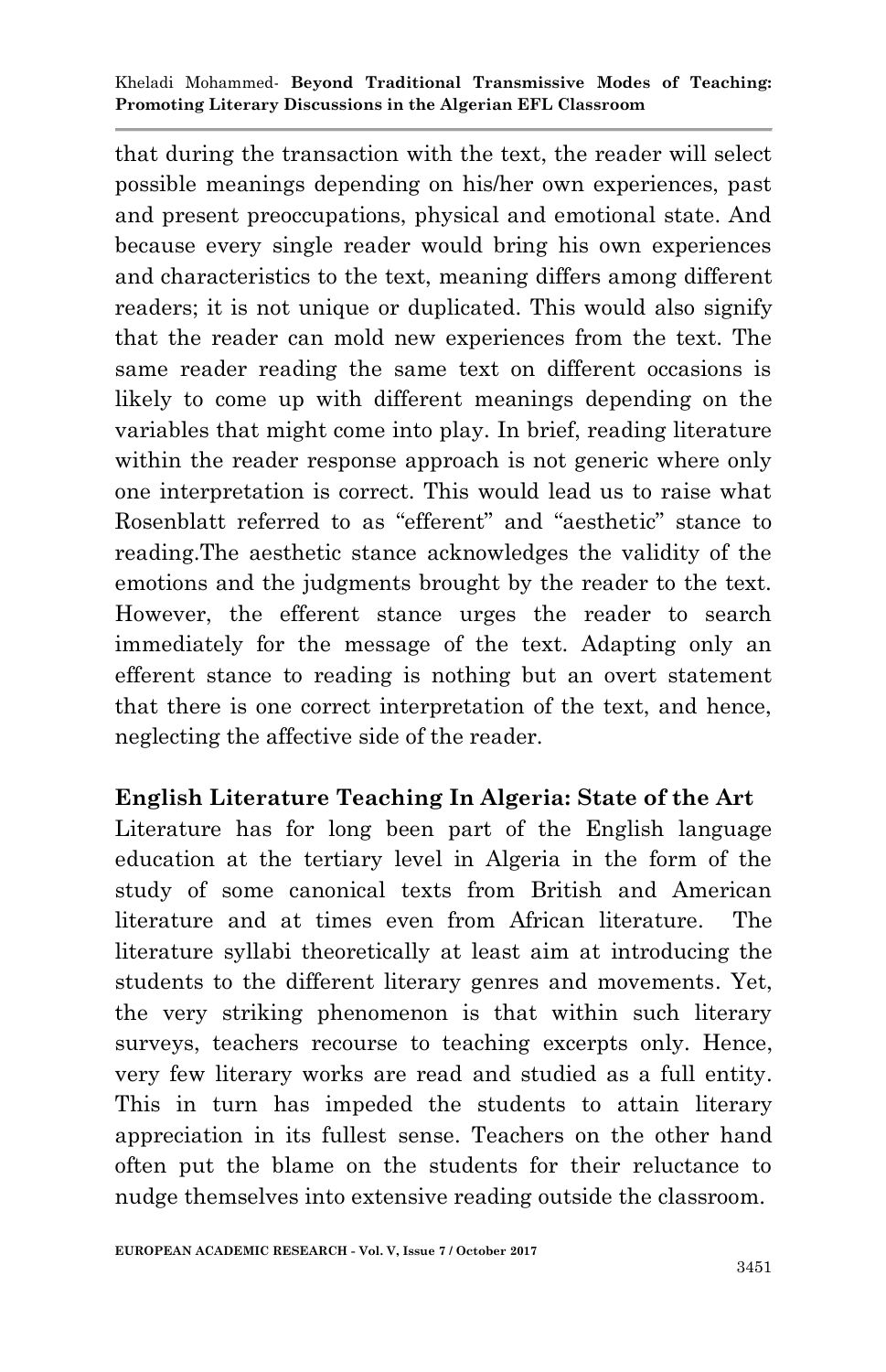The density of the syllabi at the graduation level in particular in addition to the reduced time allotted to literary studies have always urged teachers to pseudo teaching: brewing a kind of a bird"s eye view on the major literary genres and movements.

Because of the flexibility of the curriculum at the tertiary level, teachers are provided only by the general guidelines for each study area, and it is up to them, collectively or sometimes individually, to tailor the content of the courses, not least that of literature. This flexibility, seemingly, places the teacher of literature in a better position to opt for the most effective teaching methodology to attain the target objectives of the course.

Like many other countries in the world, Algeria has introduced reforms in education since 2005.These reforms have witnessed the implementation of a new system at the tertiary level: the LMD system (Licence, Master, Doctorat). The new system seeks to bring innovation and change to ELT. It encourages teachers to adjust their practices in compliance with the principles of modern education. In terms of the teaching practice, the system endorses the implementation of innovative methods that would cater for the students" needs and expectations. Yet, on the ground, it seems that literature teaching in particular has not witnessed too much novelty especially at the undergraduate level. In fact, traditional teacher fronted practices are to a larger extent still predominant despite some teachers" own individual efforts of modernize literary studies though the use of multimedia technologies.

## **The Predominance of Traditional Lecture Method and the Neglect of Literary Discussions**

Despite the latest reforms in education at the tertiary level ,the teaching of literature at most Algerian universities, not least at Tlemcen University is still bound to a traditional teacher fronted approach that relies heavily on formal lecturing,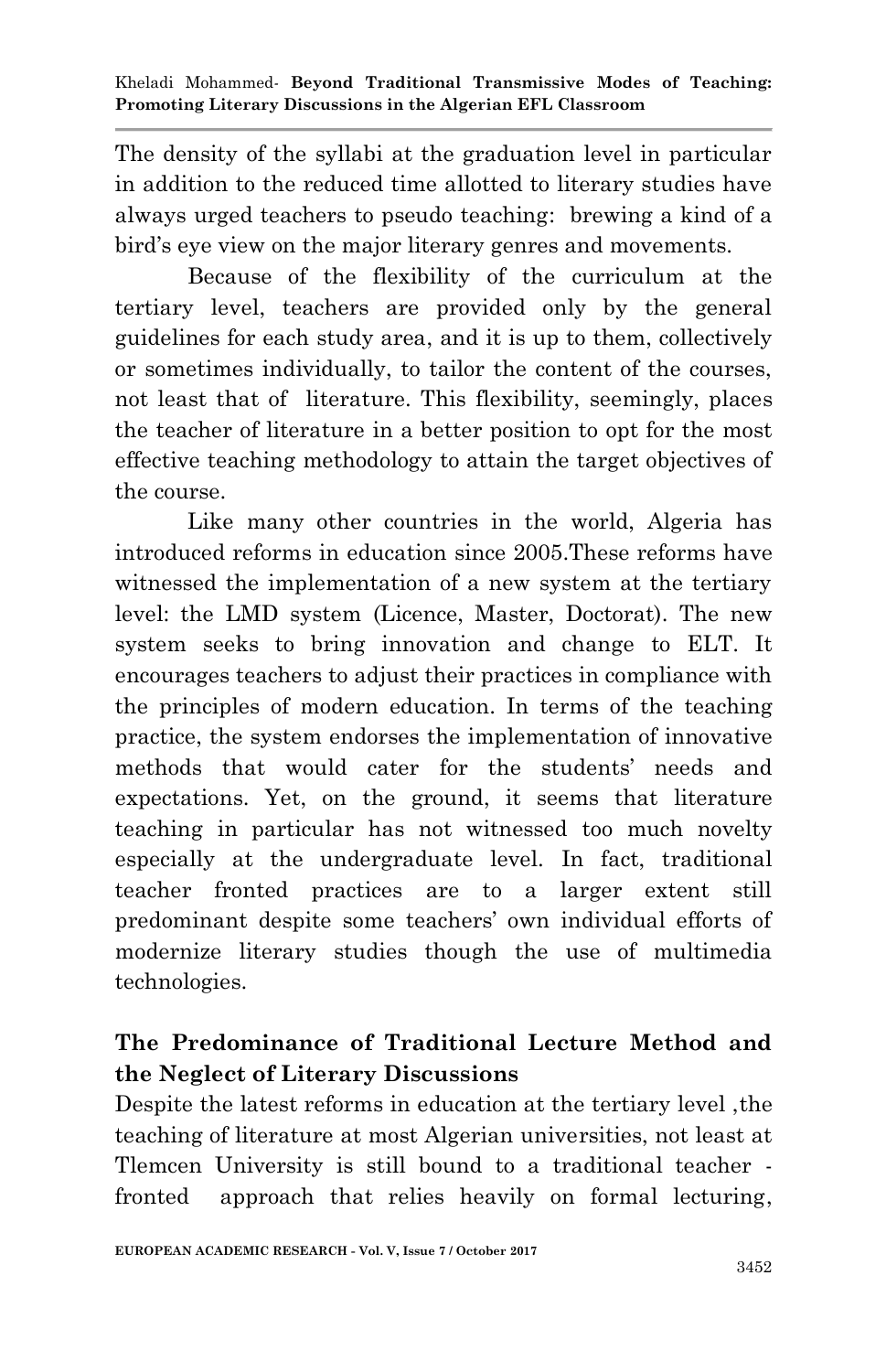discarding classroom discussions despite their boundless benefit in enhancing the students' critical thinking skills and communicative abilities.

Such a traditional approach seems to be more concerned with teaching literature as a product rather than as a process that would involve the students as active participants in constructing knowledge rather than receive it passively. This is, in fact, the reason why teachers tend to spend much more time in preaching to their students factual knowledge about famous authors and the cultural and historical backgrounds surrounding the production of their publications. This typically informative approach tends to diminish the students" active relation with the text. Consequently, many students do not attend literature classes to exchange ideas or discuss critically with their peers what they have read; they rather come with the purpose of collecting ready-made notes provided by teachers or those of critics for the sake of exams only. The traditional practice of teaching literature, therefore, has impeded the students to work with literature as they are engaged in a very limited number of activities. The literary text is not exploited enough in the classroom as teachers continue to show a noticeable reluctance to involve students in active learning strategies, not least discussions. Teachers usually complain that literary discussions are time consuming or students may resist them because of their limited communicative skills. Yet, this is not a valid reason to stick to one unique mode of teaching; it is high time teachers brought novelty to their classrooms.

## **Strategies to Promote Literary Discussions in the EFL Classroom**

In response to the traditional practice of teaching literature and in an attempt to bring innovation and change into the literature classroom, the researcher argues for the necessity of trying out different instructional methods that are very likely to enhance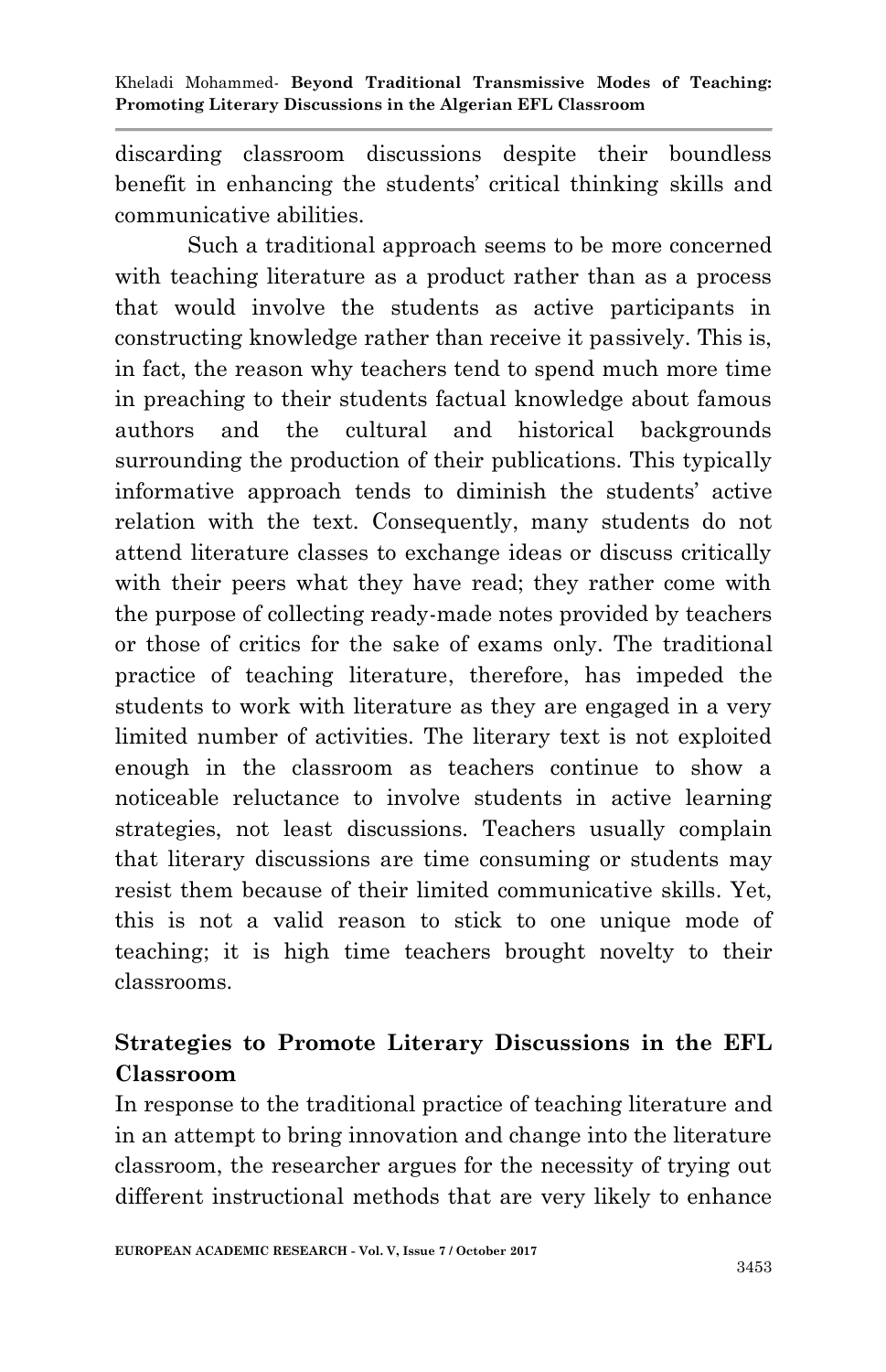students" motivation and interest in discussing, analyzing, and interpreting literature within a supportive environment. To this end, two strategies are suggested to promote literary discussions: Literature Circles and Collaborative Reasoning.Hopefully, These strategies will not only motivate the students to read literature, but will also stimulate them to talk about they read and reformulate their ideas and literary judgments with their peers.

### **Literature Circles**

It is a strategy that motivates the students to read literature and be involved in discussing and interpreting its important aspects.Acoording to Daniels (2002)

> Literature circles are small peer-led discussion groups ,whose members have chosen to read the same story ,poem, article ,or book. While reading each group –assigned portion of the text (either in or outside of class), members make notes to help them contribute to the upcoming discussion, and everyone comes to the group with ideas to share. (p.02)

Literature circles are often seen as an effective means to assess the students" own abilities and needs in reading and interpreting literature. Yet, what seems more beneficial in implementing this strategy is the great deal of autonomy that students are likely to enjoy when literature is their focus. The students within a literature circles settings are encouraged to independently raise relevant questions on the reading material, share their opinions with peers and formulate their own literary judgments. This is the idea of Shelton-strong (2012) who opines that literature circles is a students centred activity that fosters autonomy and provides opportunities for focused extensive reading tasks and purposeful collaborative discussions.

 It is worth noting that literature circles have recently gained ground at different stages of education as they encourage the students to critically reflect on what they read.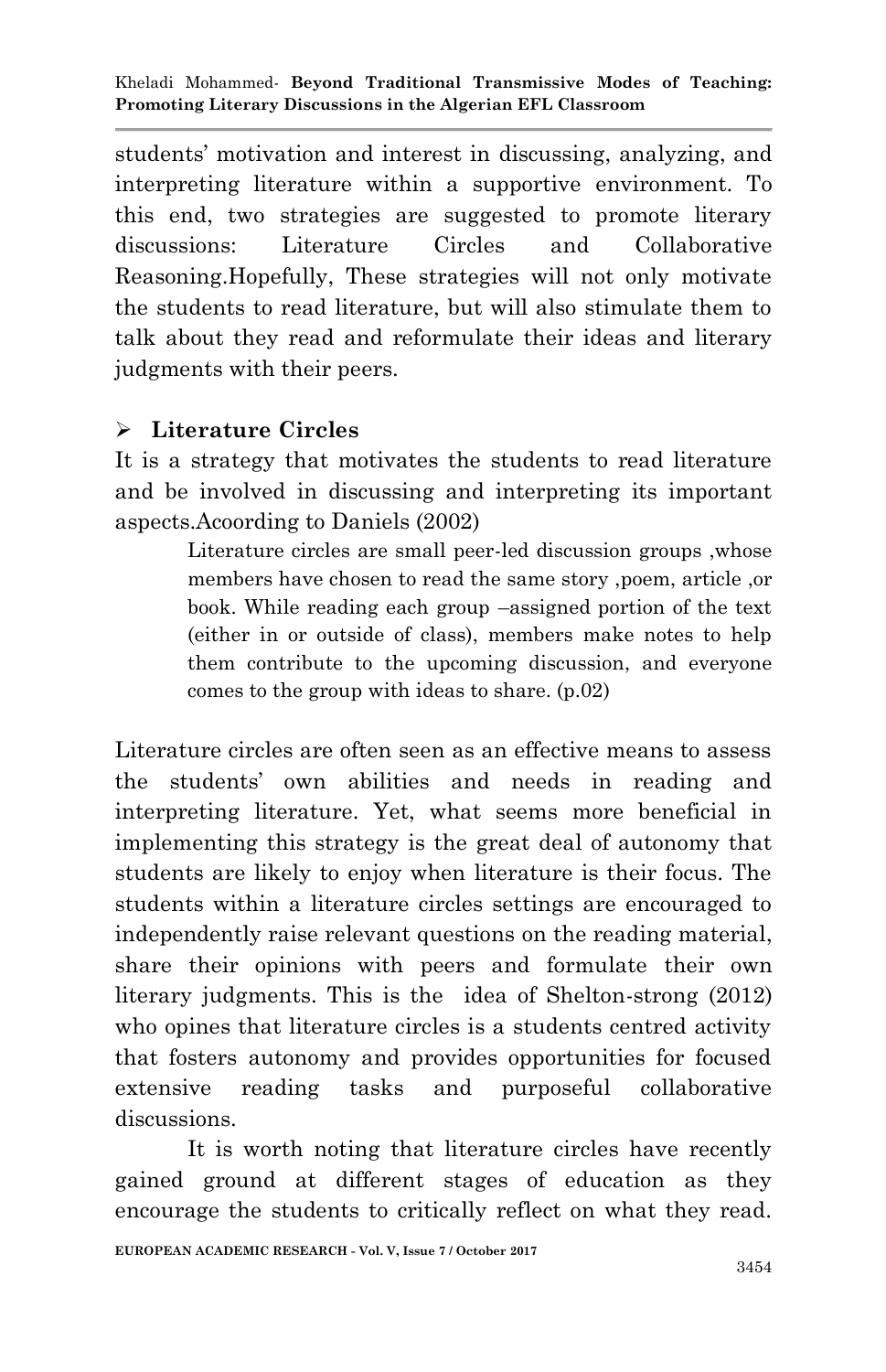Besides, the discursive aspect of this strategy helps them to deepen and reframe their ideas through constructive exchange with their peers. Within al literature circles setting the role of the teacher becomes that of an observer whose role is restricted to monitoring and facilitating group discussions. Implementing literature circles according to Daniels (2002) necessitates assigning some discussion roles to the group members such as the connector, the questioner the literary passage master, the illustrator, the summarizer and the travel tracer.

### **Adapting Literature Circles Roles in an EFL Context**

Literature circles roles can be adapted according to students' abilities and the material being discussed. The overall objective is to create and sustain a supportive environment among the groups and inculcating in the students the enthusiasm for extensive reading. Below is an adapted model of literature circles roles in an EFL context:

- $\triangleright$  The discussion leader: s/he starts and maintains the interaction among the group through questions and invitations to take part.
- > The researcher: s/he collects relevant background information about the author and the context of the text.
- The summarizer: s/he provides a summary of the reading material both orally and in writing.
- $\triangleright$  The vocabulary master: s/he chooses newly acquired words, phrases and expressions. S/he explains and contextualizes them.
- $\triangleright$  The literary luminary: s/he picks thought provoking and memorable passages to provide explanations and comments on them.
- The Character Captain: s/he describes the major characters and follows their actions throughout the story.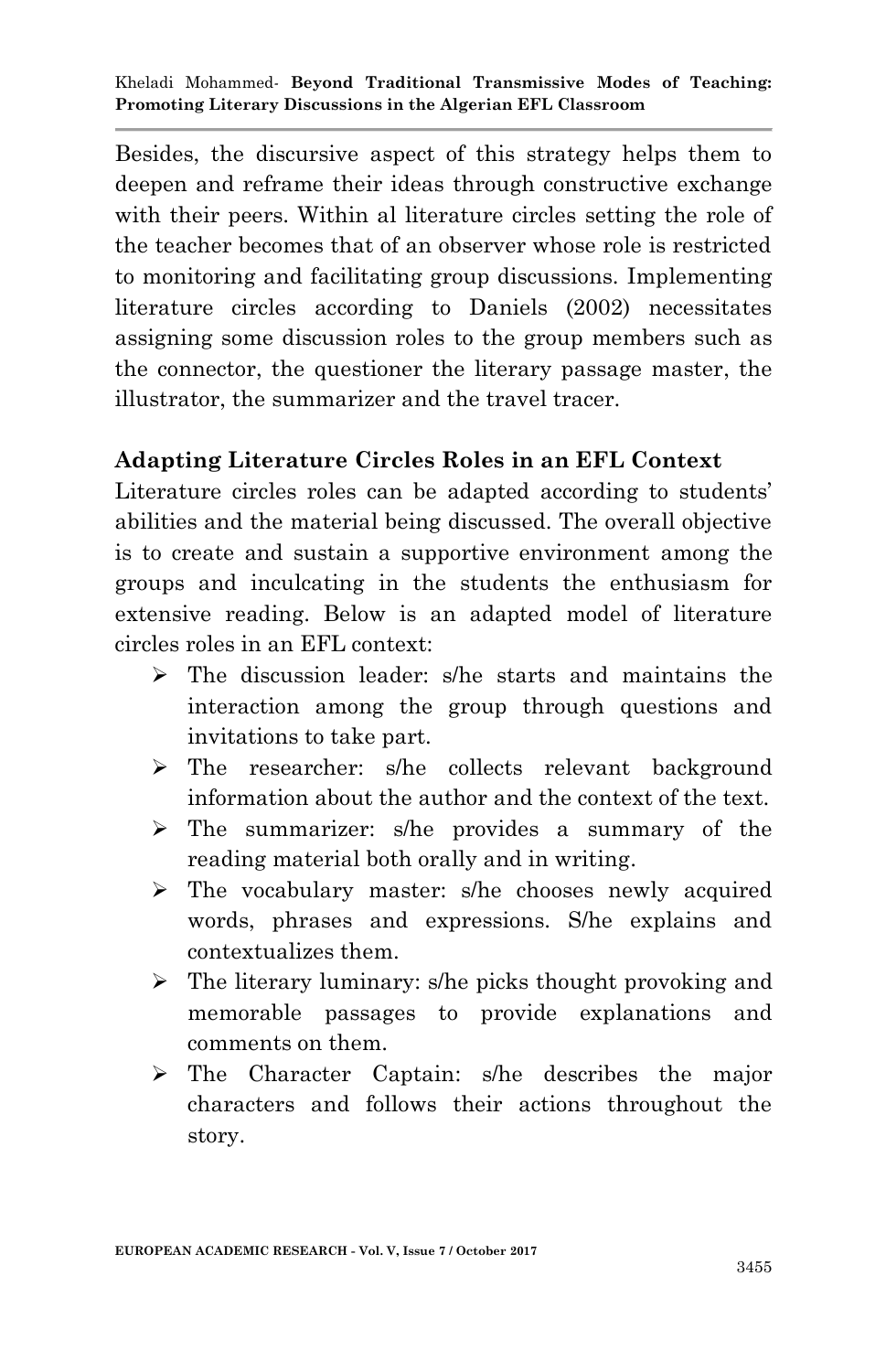$\triangleright$  The connector: s/he connects the plot, the characters and the theme with real life contexts or with other works by the same writer.

(Adapted from Daniels, 2002, p.103)

### **Collaborative Reasoning:**

Being an approach that entails the students' active participation in discussing and interpreting literature, Collaborative Reasoning has significantly received due attention in the literature studies as it aims at improving students' reasoning and enhancing their critical thinking skills. Collaborative reasoning gathers the students in groups for a discussion **"***in which they are expected to take positions on a "big question" raised by the story, present reasons and evidence for their positions, and challenge one another when they disagree."(Dong et al, 2008, p.401)*

As stated in the quotation above, within a collaborative reasoning setting, the students are expected to take positions on the big questions relating to a given reading material. They have to support their positions with reasons and evidence referring to the text. They have also to listen, evaluate and respond to one another's arguments, challenging each other in case of disagreement. Yet, the ideal objective of collaborative reasoning is not to reach a consensus or to win a debate. The target is rather to work and think collaboratively to search for reasonable solutions and develop thoughtful opinions on the discussed topics (Zhang and Dorgherty Stahl, 2012)

Interestingly enough, collaborative reasoning allows and encourages the students to defend their positions with evidence from the text and/or to draw on their own experiences. It is in this sense that they become active participants in coconstructing arguments when challenging each other's views. Listening and examining each other"s views, they may stick to their initial positions as they may change them throughout the flow of the discussion. Ideally, primary focus of the discussion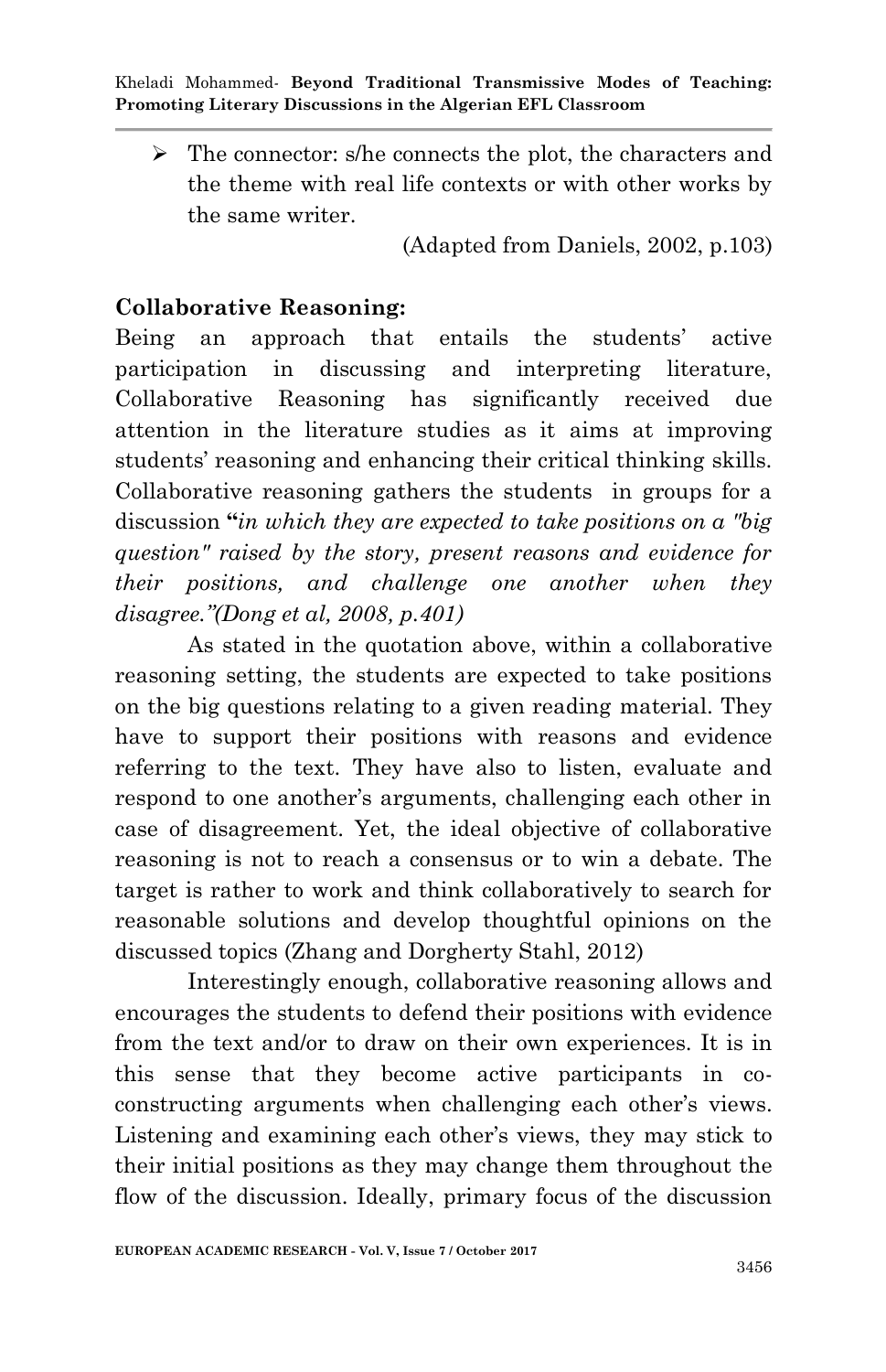must be the in-depth exploration of the complexity of central issues in a literary text from multiple perspectives. This allows the students to develop highly desired skills in argumentation and critical thinking.

Because CR is a student-centred activity, it challenges the teacher"s monopoly of discourse in the classroom; it rather gives the lead to the students to raise the most controversial aspects in a given literary work. Collaborative reasoning is also an opportunity to enhance the students" speaking skills because the focus on argumentation in discussing literature urges the students to develop their own language and communication skills to adequately express and defend their own positions.In fact, the various perspectives of literature is a crucial factor that might well stimulate the students to opt for adequate communicative strategies such as summarizing, clarifying and counter arguing.

For a clearer understanding of how collaborative reasoning functions, Chinn et al (2001) have suggested four parameters. They are as follows

- $\triangleright$  Reading Stance: The reading stance is primarily analytic and critical as the students refer to the text to defend their positions.But, it may also be aesthetic when they invoke their own experiences.
- $\triangleright$  Interpretive authority: this implies the full responsibility of the students for their own judgments and positions.
- $\triangleright$  Control over turns: The students are granted the freedom to talk at any point of time during the discussion. The teacher can retain control though posing questions for the sake of scaffolding only.
- $\triangleright$  Control over topic: This is an aspect that can involve both the students and the teacher.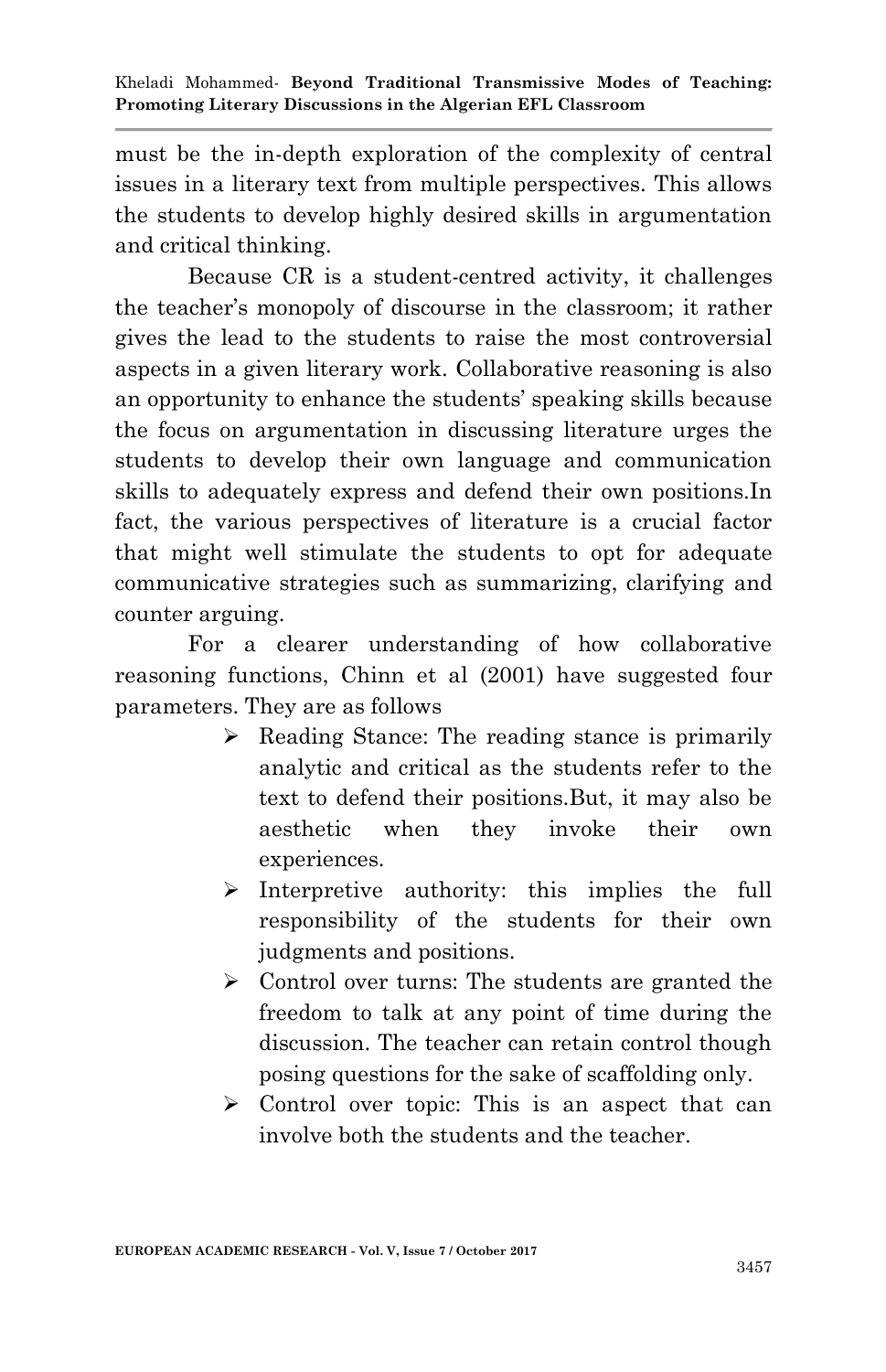### **Limitation of the Study**

The present research is descriptive in nature; it is not designed to allow systematic generalizations regarding the teaching of literature in the Algerian EFL context. It has also been carried out to respond to the neglect of literary discussions at the graduation level in particular. Besides, it has focused only on two strategies for promoting literature discussions. There are indeed other strategies of equal importance that could be implemented such as: book clubs and grand conversations.

### **CONCLUSION**

Integrating literature in the foreign language classroom has been emphasized by many scholars given its boundless benefit. Indeed, literature has the power to spur the students' thoughts, provoke their intellectual productivity and deepen their insights into the nature of reality. Equally important is the role of literature in enhancing the students" linguistic skills and enriching their cultural knowledge. Additionally, the aesthetic delight of literature has the potential to spur the interest in reading .This motivational effect is all too often conducive to pleasurable learning experience experiences. Regretfully, the teaching of literature in the Algerian context is still to a larger extent based on typically transmissive and informative approaches that do little to promote the students" active involvement with the text. In response to this, the researcher has made a plea for the significance of re-thinking literature teaching methodologies for the sake of achieving a smooth shift from an entirely teacher fronted approach to an approach that stresses the students" active interaction with the literary text through incorporating literary discussions. These latter have the very potential to train the students to think critically, enhance their communicative abilities and sustain life-long and self-directed learning, and it is within this course of thought that two strategies have been suggested: literature circles and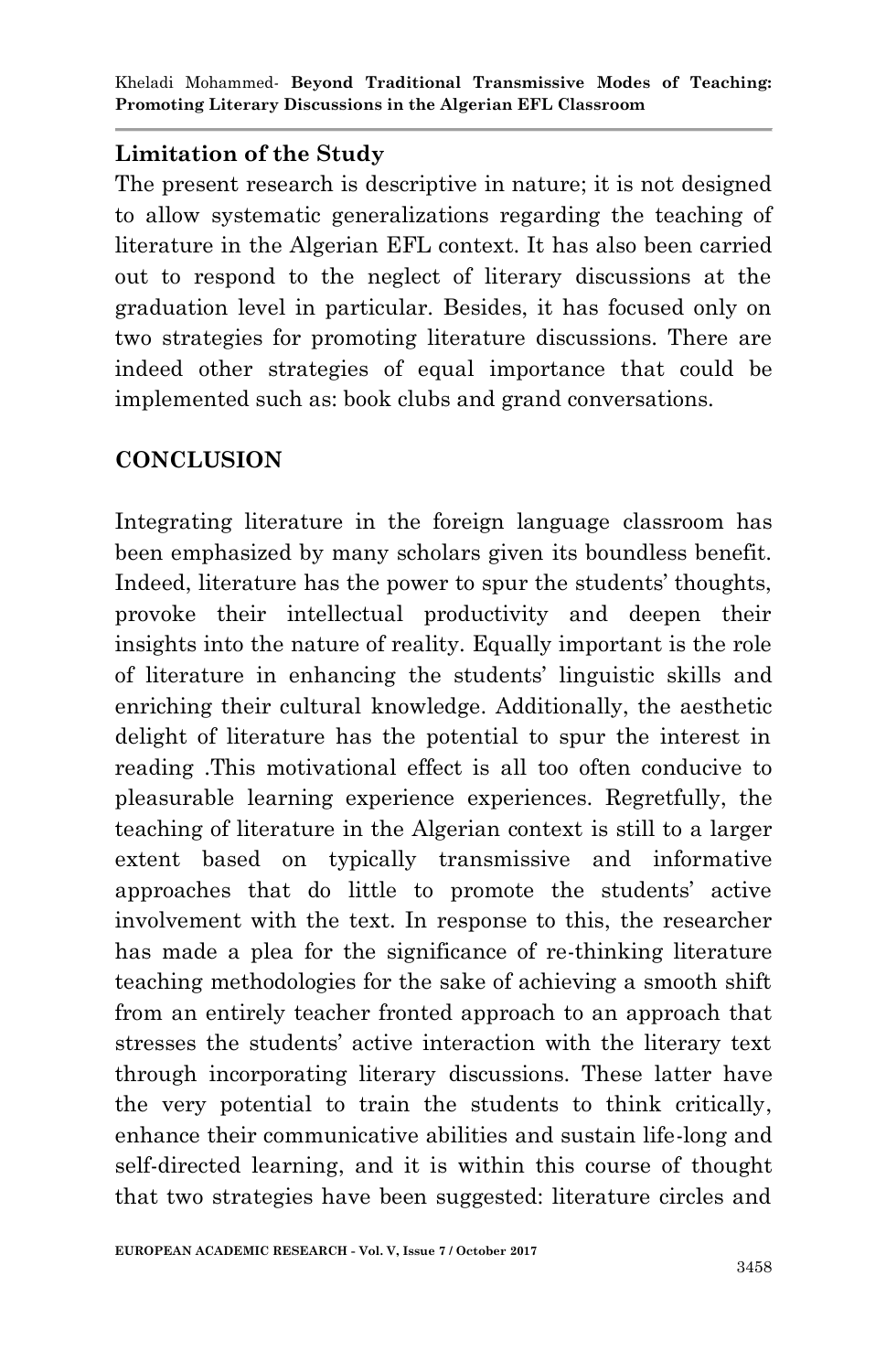collaborative reasoning. Both strategies aim at reinforcing students" engagement with the literary text through discussing its most important aspects within a supportive and cooperative learning environment.

### **REFERENCES**

- 1. Adelabu, B and Matthias, N. (2013). *Survey of Methods of Teaching English and Literature among Secondary School Teachers in Benue State*. International J. Soc. Sci. & Education, 03 (03), 847-858.
- 2. Alexander, R.J. (2008) .*Towards Dialogic Teaching: rethinking classroom talk* (4th edition), Dialogos.
- 3. Bonwell, C. C., and Eison J. A. (1991). *Active Learning: Creating Excitement in the Classroom*. ASHE-ERIC Higher Education Report No. 1.Washington, D.C.: The George Washington University, School of Education and Human Development. Available at: http://files.eric.ed.gov/fulltext/ED336049.pdf
- 4. Brumfit C. and R. Carter (1986).*Literature and Language Teaching*. Oxford: Oxford University Press.
- 5. Carter, R. and Long, M.N. (1991): *Teaching Literature. Harlow: Longman.*
- 6. Cazden, C.B. (1988). *Classroom discourse*: *The language of teaching and learning*. Portsmouth, NH: Heinemann.
- 7. Chinn, C., Anderson, R. C., & Waggoner, M. A. (2001). *Patterns of discourse in two kinds of literature discussion*. Reading Research Quarterly, 36, 378-411
- 8. Collie, J and Slater, S. (2000*): Literature in the Language Classroom.* Cambridge, UK: Cambridge University Press.
- 9. Daniels, H.(2002). Literature Circles: Voice and Choice in Book Clubs and Reading Groups. (2nd ed). Portland, ME: Stenhouse.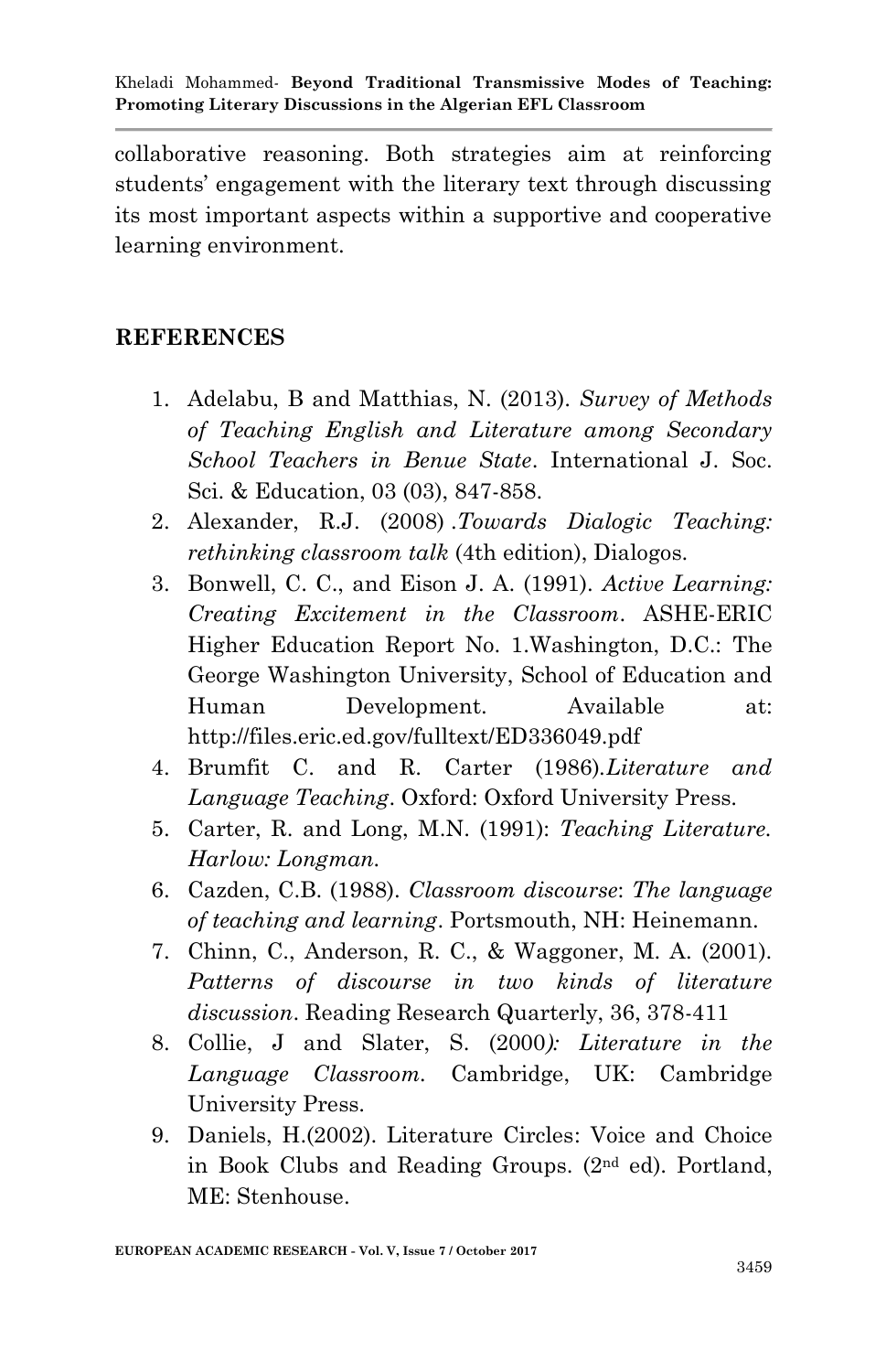- 10. Dong, T., Anderson, R. C., Kim, I. H., & Li, Y. (2008).*Collaborative reasoning in China and Korea*. Reading Research Quarterly, *43*(4), 400-424.
- 11. Elliot, R. (1990). *Encouraging reader-response to literature in ESL situations*. *ELT journal*, *44*(3), 191- 198.
- 12. Gallavan, N. P., & Kottler, E. (2002).*After the reading assignment: Strategies for leading student-centered classroom conversations*. The Social Studies, *93*(6), 267- 271.
- 13. Harris, M. (1997).*Self-assessment of language learning in formal settings*. ELT Journal, 51(1),12-20.
- 14. Hoobs, J.N (1970). *Discussion in the College Classroom*. The Journal of General Education, Vol. 21. (4), pp. 249- 258.
- 15. Iser, W. (1980).*The reading process*: *A phenomenological approach*. In J.P. Tompkins (Ed.), *Reader-response criticism* (50-69). Baltimore MD: Johns Hopkins.
- 16. Kramsch, C. (1993). *Context and Culture in Language Teaching*. Oxford: Oxford University Press.
- 17. Langer, J. A. (1995). *Envisioning literature: Literary understanding and literature instruction.* New York: Teachers College Press.
- 18. Lazar, G. (1993): *Literature and language teaching*: *A guide for teachers and trainers.* Cambridge: Cambridge University Press.
- 19. Leal, D. J. (1993).*The power of literary peer-group discussions*: *How children collaboratively negotiate meaning.* The Reading Teacher, *47*(2), 114-120.
- 20. McKay, S. L. (1986).*Literature in the ESL classroom* .In Burmfit, C.J and Carter, R.A. (Eds). *Literature and Language Teaching*. Oxford: Oxford University Press.
- 21. McKeachie, W.J., and Svinicki, M. (2006). *McKeachie's teaching tips: Strategies, research, and theory for college*